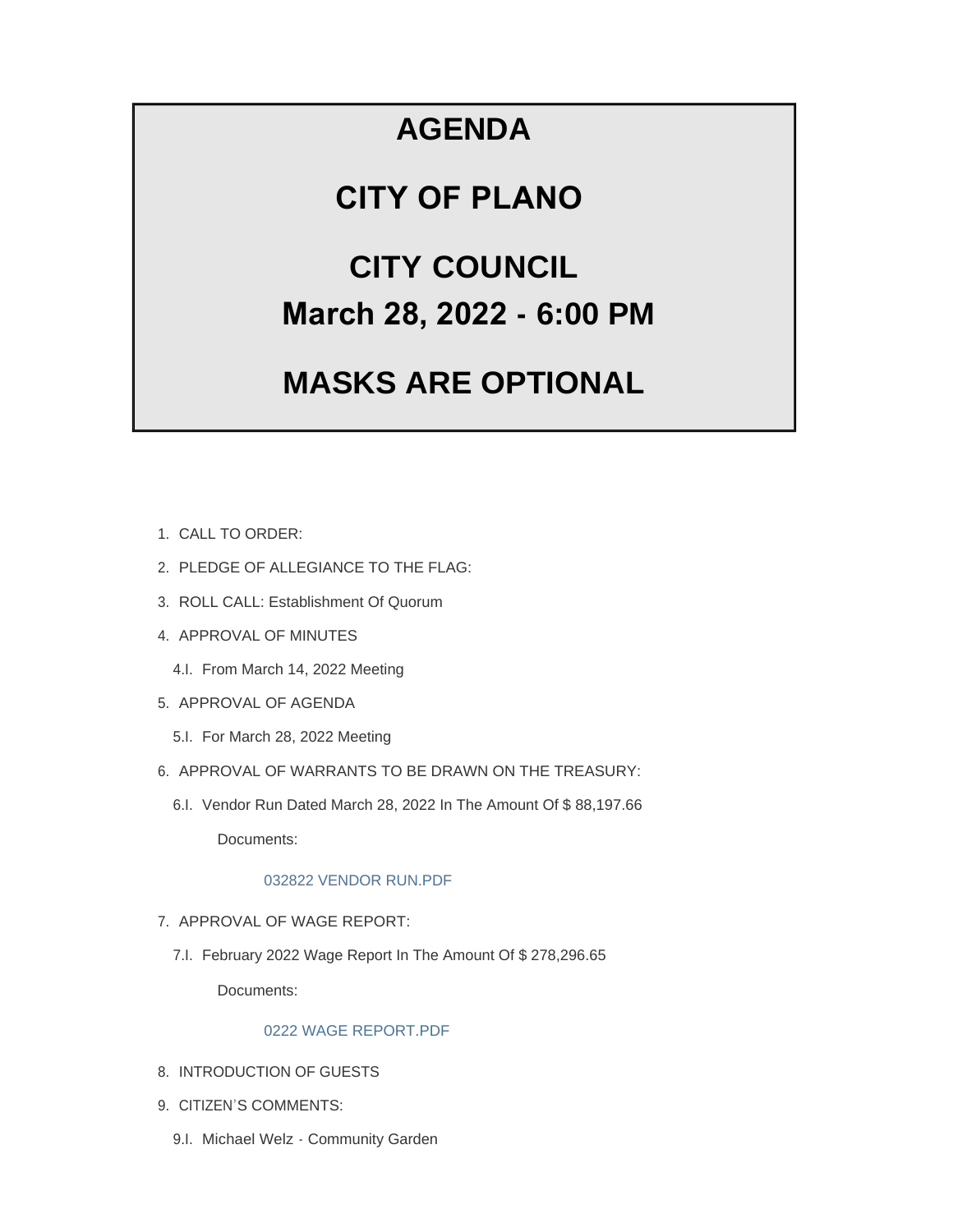- PLANO AREA CHAMBER OF COMMERCE: 10.
- 11. MAYOR'S REPORT:
- 12. CITY ATTORNEY'S REPORT: William Thomas
	- 12.I. Ordinance Amending Title 3, Chapter 2, Section 3-2-7 Increase Class E Liquor Licenses

Documents:

#### [ORD INCREASE CLASS E.PDF](https://www.cityofplanoil.com/AgendaCenter/ViewFile/Item/8825?fileID=2470)

12.II. Ordinance Approving The Rezoning Of 104 S. Lew From M1 To R5

Documents:

#### [ORD REZONING 104 S LEW.PDF](https://www.cityofplanoil.com/AgendaCenter/ViewFile/Item/8826?fileID=2471)

- CITY CLERK'S REPORT: Kathleen Miller 13.
- CITY TREASURER'S REPORT: Zoila Gomez 14.
	- 14.I. Treasurer's Report Dated January 31, 2022 In The Amount Of \$ 9,897,880.96. Disbursements For January 2022 Were In The Amount Of \$ 1,255,535.46

Documents:

#### [0122 TREASURERS REPORT.PDF](https://www.cityofplanoil.com/AgendaCenter/ViewFile/Item/8827?fileID=2472) [0122 DISBURSEMENTS.PDF](https://www.cityofplanoil.com/AgendaCenter/ViewFile/Item/8827?fileID=2473)

- 14.II. February 2022 Revenue & Expenditure And Tax Revenue Reports Were Distributed In Mailboxes On 3-25-2022
- 15. POLICE CHIEF'S REPORT: Jonathan Whowell
- 16. DIRECTOR OF PUBLIC WORKS/CITY ENGINEER: D. Boyer, K. Tisberger, J. Beyer
- 17. INTERIM DIRECTOR OF BUILDING, PLANNING & ZONING: Jeff Sobotka
	- 17.I. Approve To Advertise For A Part Or Full Time Property Maintenance/Building Inspector

Documents:

#### PROPERTY MAINTENANCE PDF

- 18. COMMITTEE REPORTS
- ADMINISTRATIVE/HEALTH & SAFETY: Chairman: Alderman Mulliner 19. Committee: Aldermen Eaton, Swoboda, Williams
- BUILDINGS, GROUNDS, ZONING: Chairman: Alderman DeBolt 20. Committee: Aldermen Mulliner, Swoboda, Fawver
- 21. COMMUNITY DEVELOPMENT: Chairman: Alderman Fawver Committee: Aldermen Eaton, Mulliner, Nadeau, Swoboda
- FINANCE: Alderman Swoboda 22. Committee: Aldermen Fawver, Johns, Eaton, DeBolt